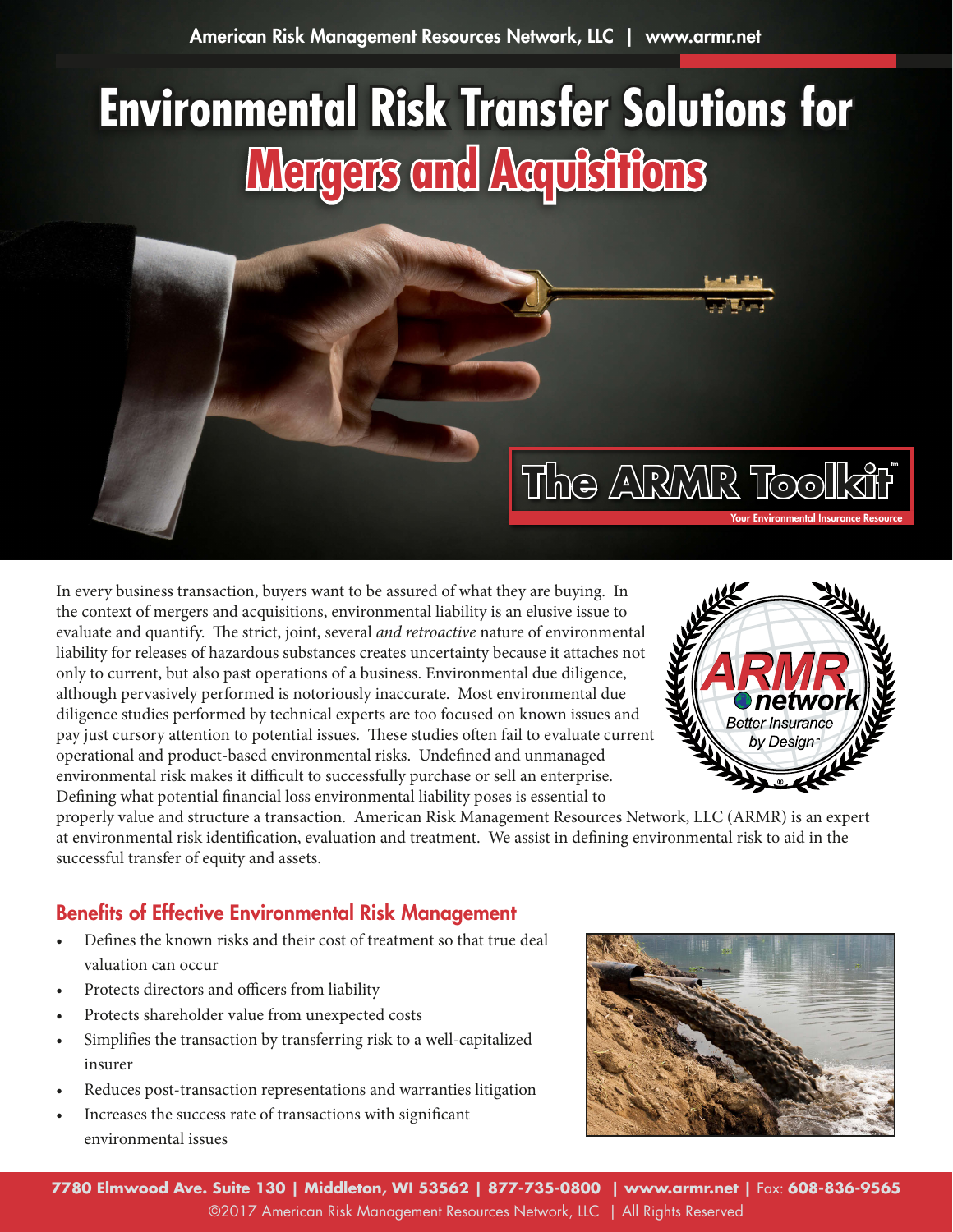# The [ARMR](http://armr.net) M&A Process

Risk Identification and Evaluation. There are five categories of a business's operations that need to be evaluated for environmental risk. Each of these is reviewed for both current and past legacy operations.

## **1. Real Property**

Each property that a business owns or owned in the past is evaluated for environmental risk potential. If an environmental release has occurred, its response, regulatory status and estimated cost of closure is evaluated for accuracy. Environmental audits, inspections and technical reports for known releases are reviewed to ensure that they are comprehensive and accurately portray the level of risk at each property.



### **2. Services**

A company that has off-premises operations may have a

completed-operations exposure. Current and past services are evaluated for their potential to cause a pollution event.

## **3. Products**

It seems that each year some product is discovered to have a latent toxicity defect. From sulfur in drywall to PFOA in fire suppression foam, a review of a company's current and past products will be reviewed to see whether it contains known or suspected pollutants or has the potential for dispersing them as in the case of tank valves or lining materials.

#### **4. Waste Management**

Waste that has been transported from current or past properties can be the source of future liability. Documentation of a company's waste disposal practices including transporters and disposal sites used is necessary to measure the risks they pose.

#### **5. Agreements**

Often overlooked, a company's agreements need to be reviewed to see whether risk has been affected by them. From financial guarantees to lenders, contractual indemnities to or from customers or vendors, past insurance contracts and even past retention of liability from sold assets are evaluated to see whether they need to be part of the environmental risk management program.

## Risk Treatment

Risk treatment is the handling of risk. You can avoid, mitigate or transfer it. Known contamination still contains several "unknown" risks – How much will it cost to remediate? How long will it take to remediate? Have others been injured by the contamination? For the potential injury liability from known contamination, Environmental Impairment liability insurance is available and is described later. For known pollutant remediation cost, there are multiple solutions for defining it's cost:

### **1. Cost Cap Insurance**

Once a vibrant product that receded for 5 years, cost cap insurance is again now available. It provides for insurance against costs that exceed their estimate plus an agreed-upon self-insured "buffer" amount.

### **2. Third Party Liability Buy-Outs**

There is a cottage industry of technically savvy companies that will purchase environmental liability and even the real property associated with it. These transactions require strict scrutiny, but have proven to be successful in offlaying idle assets and the liability associated with them.

**3. Guaranteed Fixed-Price Remediation Contracts**  There is another cottage industry of mainly environmental consulting and contracting firms that will agree to remediate known contamination for a fixed price and absorb unexpected cost escalation.

## **4. Transfer to a Third Party with Excess of Indemnity Insurance**

At times, contractual risk transfer with a non-insurance entity (perhaps to the buyer or retained by the seller) is an efficient disposition of an issue. Excess of indemnity insurance is available to cover gaps in the indemnity or an amount in excess of it if there is a monetary limit.

For each of these risk treatments, [ARMR](http://armr.net) provides support in evaluating their value and security. We have extensive experience in dealing with each treatment and offer advice regarding their effectiveness, value and acceptable terms.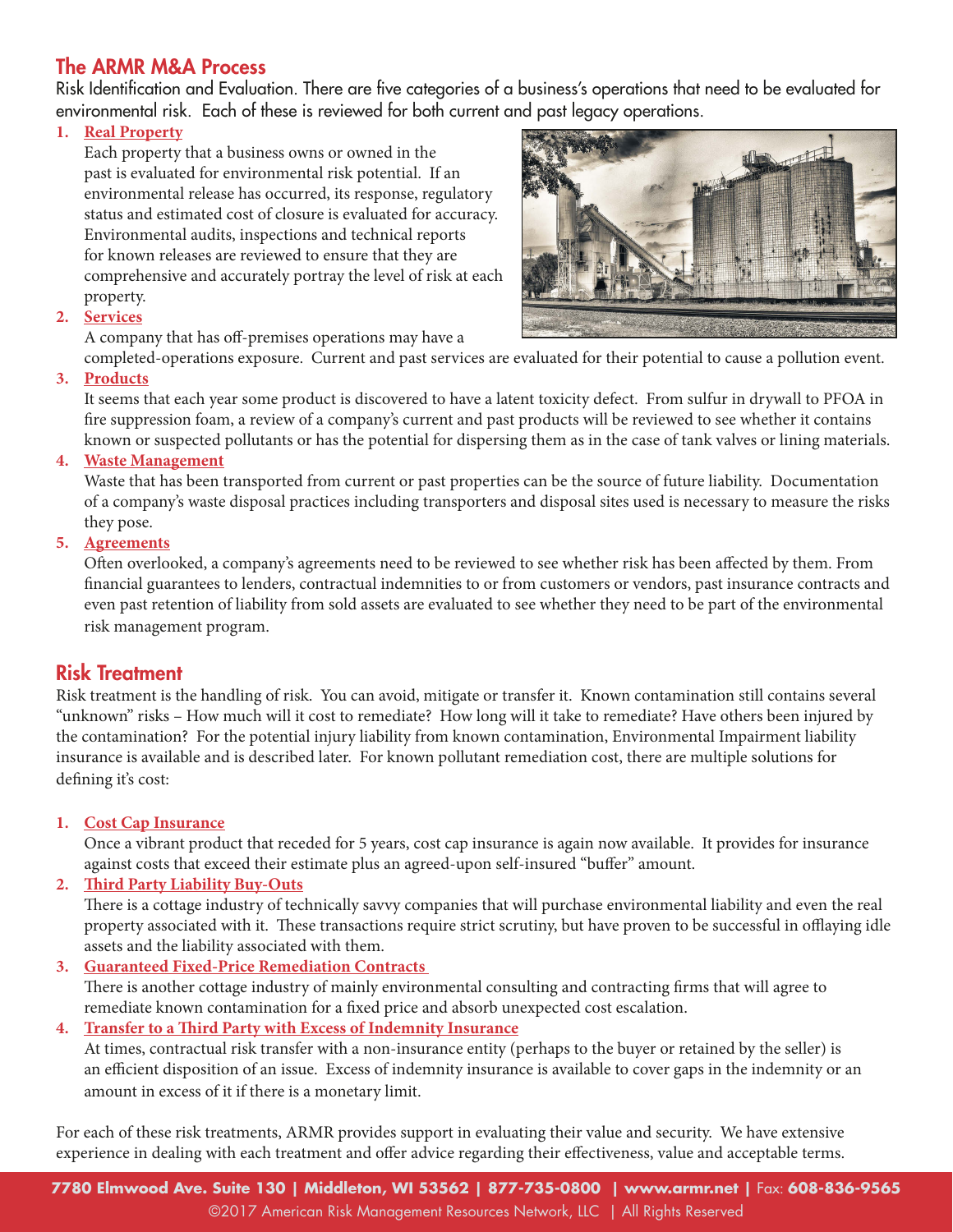The most cost-effective means of risk transfer is the purchase of liability insurance for unknown occurrences. There is a very active market for both pollution liability and products liability insurance.

## 1. Environmental Impairment Liability (EIL) insurance

These policies cover both personal injury (bodily injury and property damage) as well as clean-up costs. These claims-made policies can cover legacy issues (i.e. historic releases) as well as future ones. Many enhancements to these policies broaden their scope to cover:

- Non-owned disposal sites
- Transportation liability for waste and product transfer
- Emergency and crisis management costs
- Business interruption costs caused by pollution conditions
- Personal injury for known contamination
- Reopener coverage for remediated contamination
- A lender-specific policy to offset financial guarantees a party may have to its financier.

Currently, you can procure over \$250MM in environmental liability insurance limits for a period up to ten years. There are over 40 insurers that provide EIL insurance although only ten are suitable for the M&A context. Each provider has its own appetite and offerings. As a broker active in this sector, we identify the markets for which successful placement is most likely.

# 2. Products Liability Insurance

Products liability insurance is a commonly available insurance product. However, most products liability insurance policies exclude pollution liability. A review of the selling business's occurrence-based products liability insurance policies will reveal whether there are gaps in coverage that can be covered with insurance that affirmatively covers the pollution-products liability.



# *Summary*

An analytic approach to defining and treating environmental liability risk inherent in a merger or acquisition will ultimately save time and costs. By effectively identifying risks and converting them into concrete costs of either mitigation efforts or transfer, a company can be more accurately valued. Besides monetizing the risks, the cost-savings in avoiding litigation and increasing the success rate of any transaction reduces the friction costs of conducting the deal.

[Brad Maurer JD CPCU](mailto: maurer@armr.net) *[American Risk Management Resources Network, LLC.](http://armr.net)* [maurer@armr.net](mailto: maurer@armr.net) | 608-824-3347